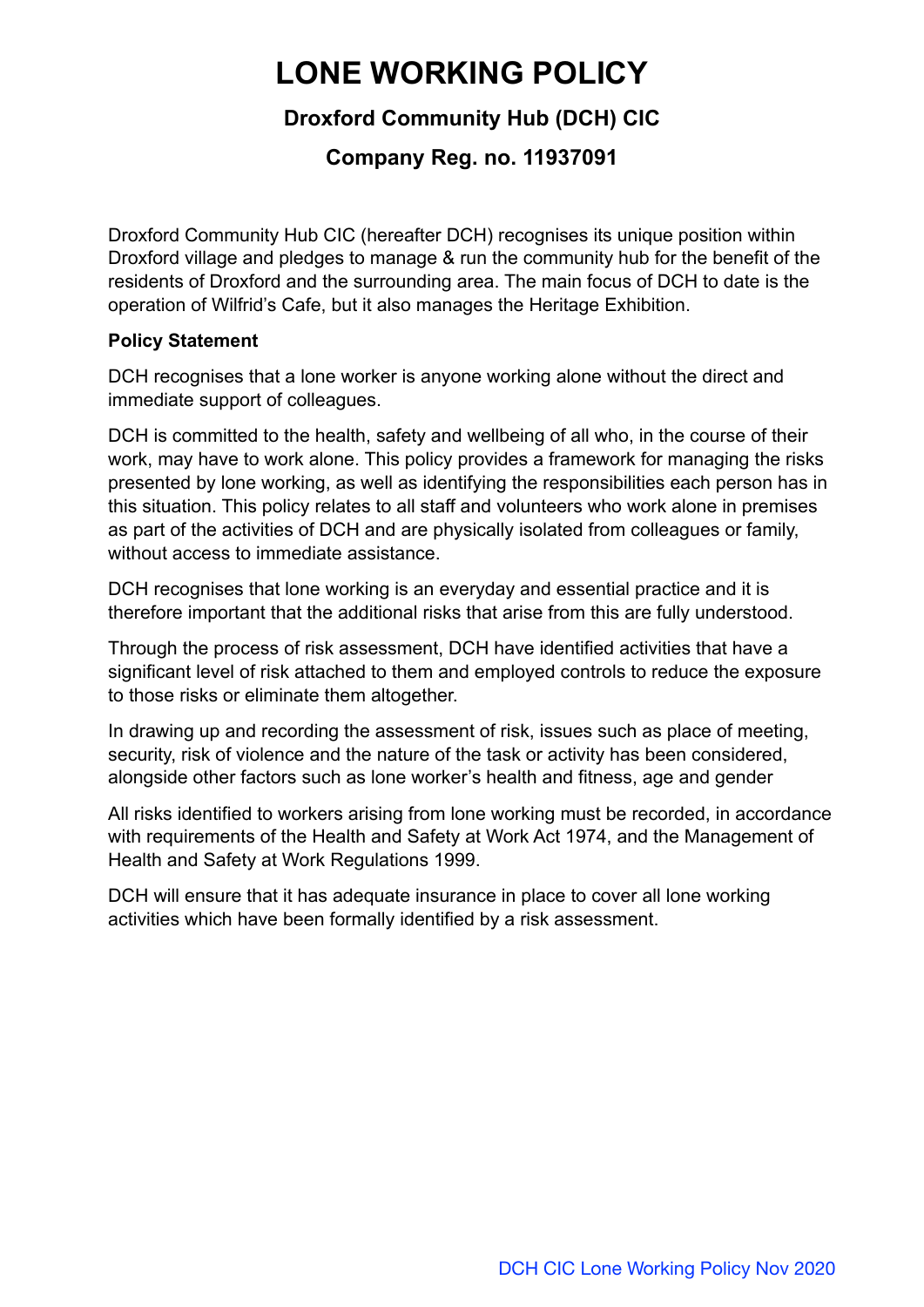### **Training**

The perception of risk can be seen differently by each individual, and therefore, it is important that all lone workers receive relevant information about the identified risks within their role, in order that they are equipped to recognise these, and are enabled to take responsibility for their own safety and security.

DCH undertakes to carry out this training for all their volunteers and to keep adequate records of the training

#### **DCH Responsibilities**

It is important not to over-emphasise the risks of lone working, and create an unnecessary fear amongst volunteers that is disproportionate to the reality of the risks faced. However, lone workers do face increased risks because they do not have the immediate support of colleagues, or others, if an incident occurs, and particularly if they are working in an isolated location.

The following guidance is, therefore, intended to reflect good practice in relation to the protection of lone workers.

In this regard, DCH will ensure that the volunteers:

- Know how to raise the alarm if necessary, and ensure they have a means of communicating with the Duty Manager or Hub Manager in the event a problem arises.
- Know the protocol for allowing visitors to the building; and that visitors should not be allowed in the building when they are working alone
- That all volunteers understand that they should ever plan to be alone on the premises with children or young people. However, if they should find themselves in this situation, it is important that another adult (Duty Manager or Hub Manager) is made aware immediately. The worker should also assess the risks involved in sending the child or young person home, against the risks and vulnerability of being alone with them.

#### **Lone Worker Responsibilities**

Whilst DCH has a responsibility to ensure their lone workers' health, safety and welfare, there are also a number of things individuals can do to take reasonable care of themselves.

Lone workers should never put themselves at risk. If a situation arises that they are unfamiliar with, or in which they feel unsafe, they should withdraw and seek further advice or assistance.

Volunteers should conduct their own assessment of risk on the occasions when they are working alone, which will help them to decide how safe a situation is and what action should be taken to avoid danger.

Lone workers should be aware of themselves, their behaviour and the signals they may be giving, and to think about their body language, tone of voice and the choice of words they use with others that could be taken as confrontational.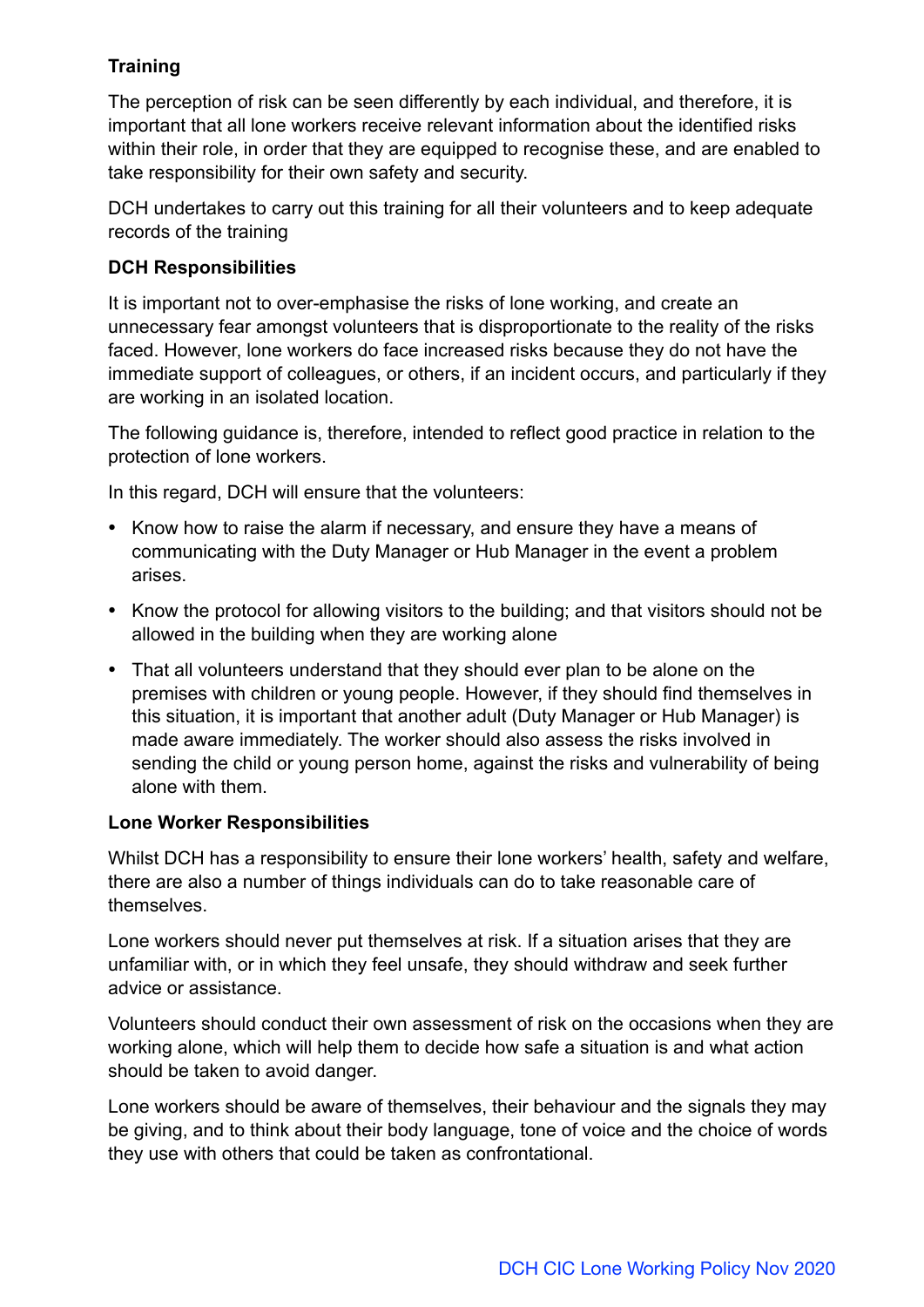Volunteers who work alone also need to be aware of changes in the behaviour of the person they are with, especially if they seem to become angrier or threatening.

Should an incident occur – even if it is considered a minor incident – the worker should make the Safeguarding Director (Margaret Wallace) and/or the Safeguarding Officer (Ali Pepper) know as soon as possible in order that the appropriate risk assessment and follow-up action can be taken.

Volunteers should take every reasonable precaution to ensure that they do not disclose their personal details, such as address and telephone number or their social networking profile, without good reason.

#### **Reporting**

A regular record of all encounters should be kept and include details such as date, time, subject and actions to be taken. It is important to keep factual records, and separate these from any opinions expressed. All records should be held in a secure and confidential place. *See Appendix A*

#### **Review**

The Lone Working Policy will be reviewed and revised annually in response to new legislation, policies or guidance or specific demand and feedback.

**Date Approved** ……………………………………………………………

**Name** ……………………………………**Position**……………………………..

**Date of review** …………………………………………………………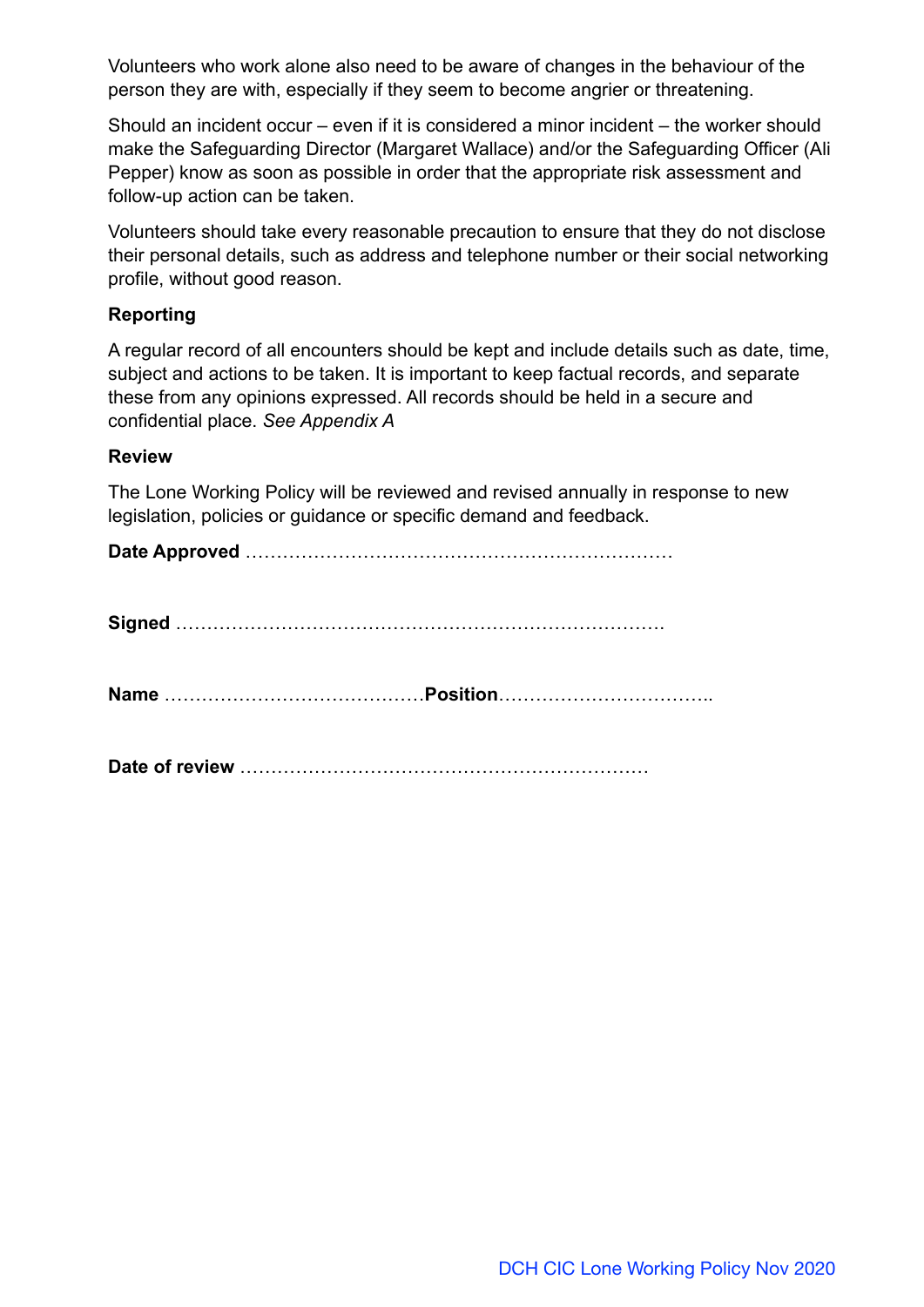**Reporting an Incident**

**Name, date & time** 

**Who was involved?**

**What happened?**

**Actions Taken**